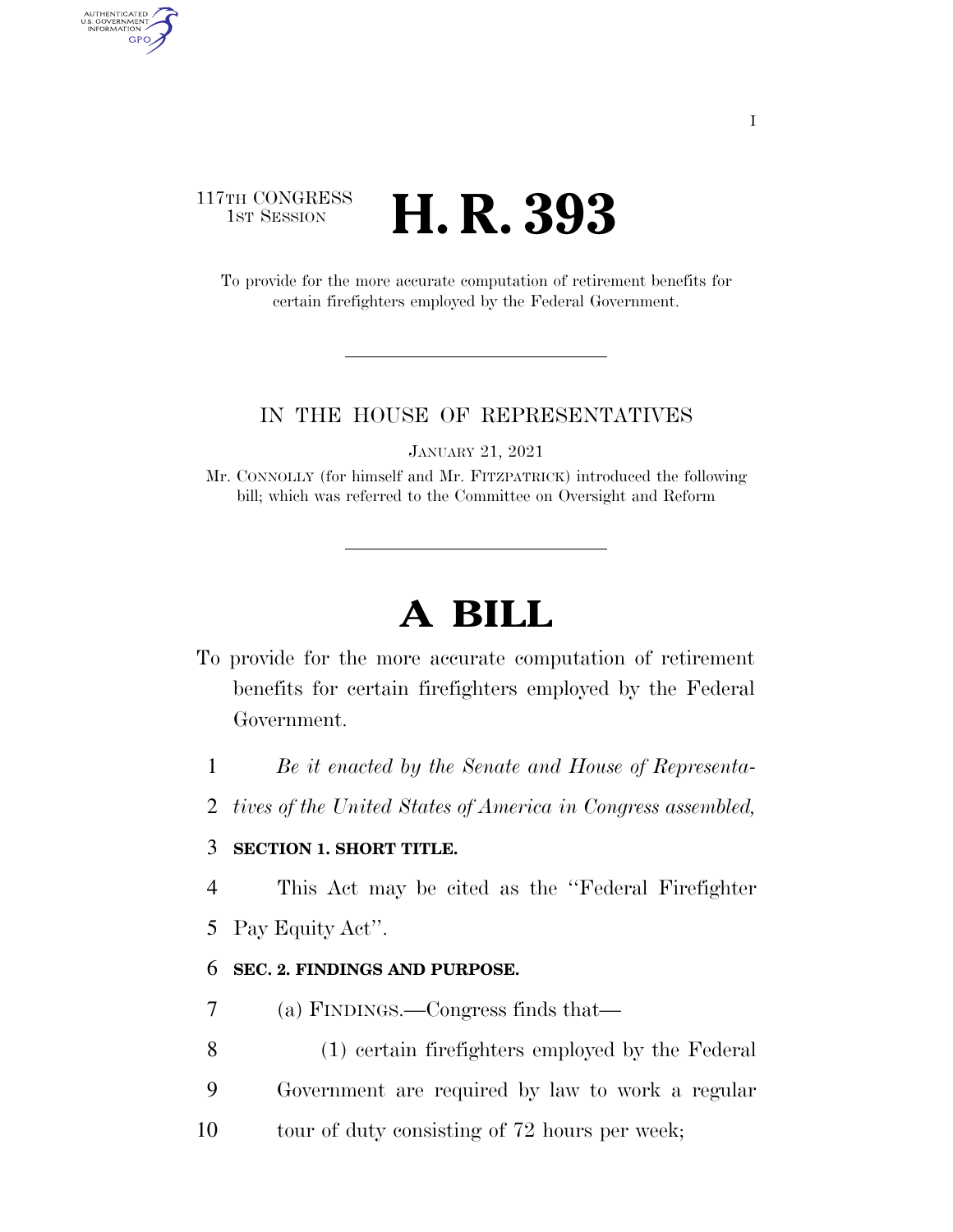(2) 19 of those 72 hours per week are consid- ered to be overtime hours for purposes of computing pay;

 (3) the pay computed for those 19 overtime hours each week are not accurately accounted for when computing such firefighters' retirement bene-fits; and

 (4) those inaccurate computations have led to reduced retirement benefits for Federal firefighters. (b) PURPOSE.—The purpose of this Act is to correct the manner in which retirement benefits for Federal fire- fighters are computed so as to account for pay earned for regularly scheduled overtime hours during a normal tour of duty.

## **SEC. 3. COMPUTATION OF ANNUITY BASED ON CERTAIN FIREFIGHTER SERVICE.**

 (a) IN GENERAL.—Section 5545b of title 5, United States Code, is amended by adding at the end the fol-lowing:

 $\%$  (e) For purposes of any determination of 'average 21 pay' under section  $8331(4)$  or  $8401(3)$ , in the case of a firefighter who is subject to subsection (b), the rate of basic pay in effect for such firefighter for a year of cred- itable service (or, in the case of an annuity under sub-section (d) or (e)(1) of section 8341 or under chapter 84